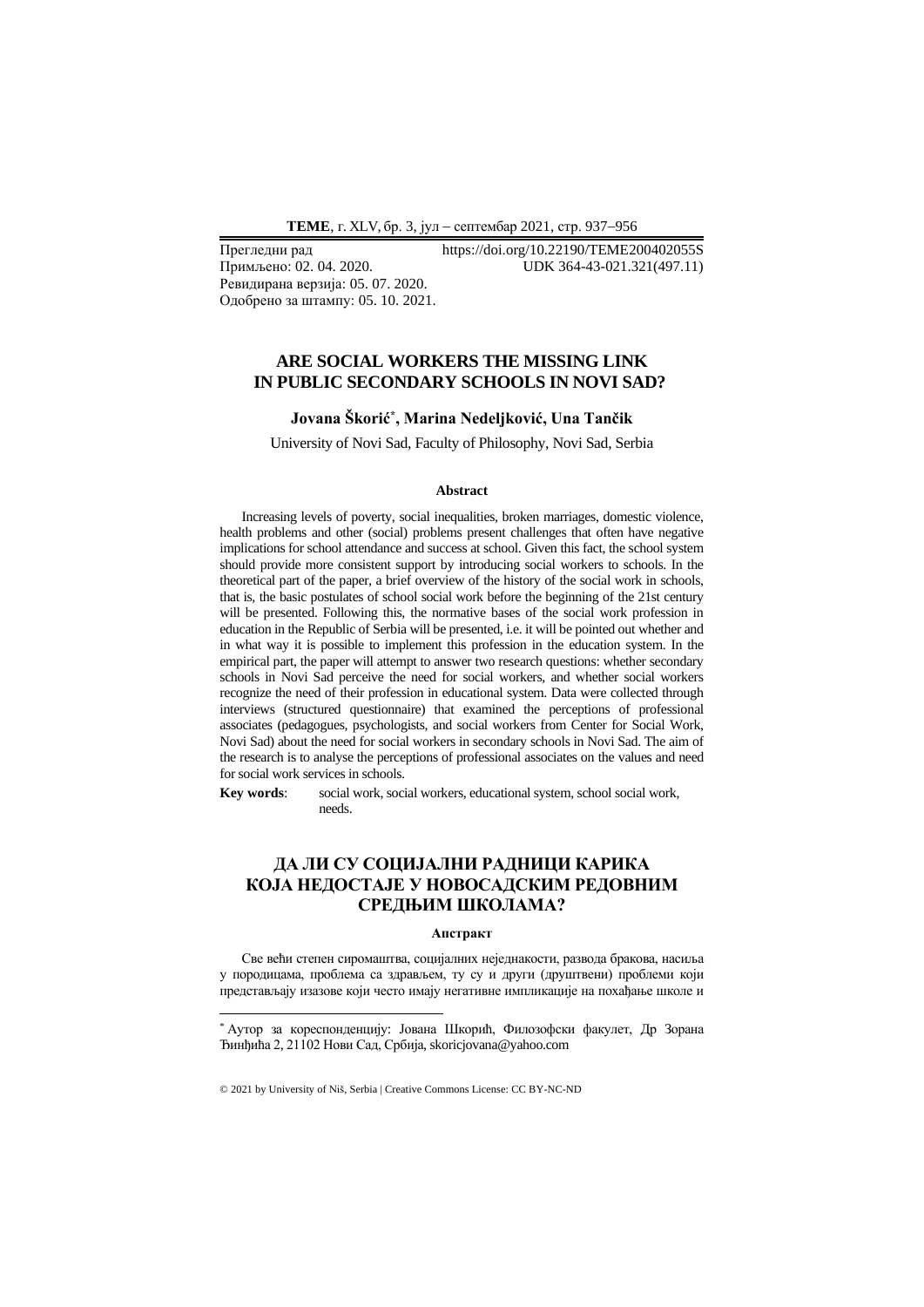школски успех. С обзиром на то, школски систем би требало да обезбеди конзистентнију подршку ученицима увођењем социјалних радника у школе. У теоријском делу рада, приказаће се кратак осврт на историју социјалног рада у школама, односно приказаће се основни постулати истог пре почетка 21. века. Након тога, приказаће се нормативне основе професије социјалног рада у образовању у Републици Србији, односно видеће се да ли је и на који начин могућа имплементација ове професије у систем образовања. У емпиријском делу, рад ће покушати да одговори на два истраживачка питања: да ли новосадске средње школе виде потребу за социјалним радницима, и да ли социјални радници препознају потребу за својом професијом у школама. Подаци су прикупљени путем интервјуа (структурирани упитник) који је испитао перцепције стручних радника (педагог и психолог из школа и социјални радници из новосадског Центра за социјални рад) о потреби социјалних радника у средњим школама. Циљ истраживања јесте анализа перцепција стручних сарадника (педагога, психолога и социјалних радника) о вредностима и потреби за услугама социјалног рада у школама.

**Кључне речи**: социјални рад, социјални радници, систем образовања, социјални рад у школи, потребе.

## *INTRODUCTION - ROOTS AND THE DEVELOPMENT OF THE SOCIAL WORK PROFESSION IN THE EDUCATIONAL SYSTEM*

*The role of schools is not only to educate, but also to provide an environment where the potential of the child will be maximized. In order to reach this potential, it is important to involve the child, parents, school and community in the education system. Obviously, the social worker plays an important role in facilitating the connection between school, community, students and parents. Such links are crucial in breaking down barriers to educational attainment*. (McKinnon, Kearns and Crockett 2004, in McDavitt, 2017, p. 40)

The profession of school social work has emerged in the context of the expansion of social work in many countries. The prerequisite for the development of the profession of the social worker in the educational system was the introduction of compulsory education for all children at a time when education was no longer reserved only for the elite, but became part of the preparation of all children for modern life (Pushkina, 2017). The history of the profession of school social work dates back to the 19<sup>th</sup> century in the UK. What has led to this is the confrontation with poverty, social injustice, the inexperience of parents who have not been educated, etc., and for these reasons no connection was made between the school community and its students. In accordance with the above mentioned problems, there is a need for social workers, who were originally called "supervising officers" in charge of the cooperation between the *school* and the *local community* in order to promote understanding and communication. That is, these workers were hired as advocates for equal rights and as field workers who went on home visits (Čekerevac, 2020).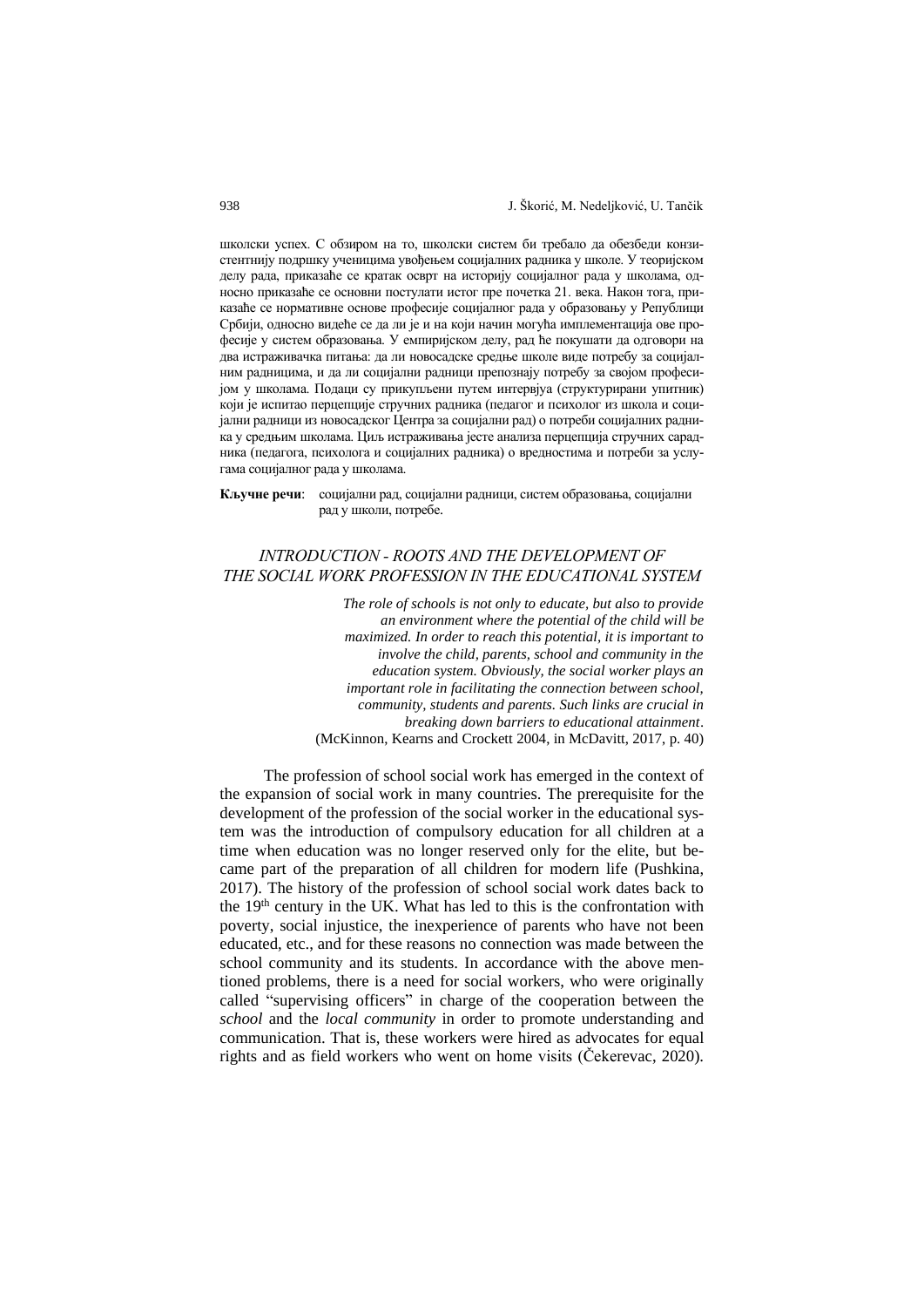Initially, their work was not funded by the state but through various civil society organizations. Later, an initiative was formed to change the existing (social) policies, and the National Association of Social Workers in Education (NASWE) was founded in 1884 in the UK. Its original role was to provide a link between the school and the family of students who were marginalized (Allen-Meares, Washington & Welsh, 1996).

On the other hand, the introduction of the profession of the social worker in educational systems across the United States began somewhat later, in the  $20<sup>th</sup>$  century. Regardless of the geographical area, it was obvious that bridges had to be built between the community, school, immediate family's needs and long-term educational opportunities for students (McDavitt, 2017). Initially, in the United States, this activity took place through the so-called "visiting teachers" who worked in schools in Boston, New York, Chicago, etc., in the period between 1906 and 1907 (Kelly, 2008). The idea was for them to use "social work methods" to improve children's individual success at school, as well as the link between family, school and community resources. Oppenheimer (1925) also pointed out to the need for this connection, believing that non-cooperation between school and family can extremely violate the rights of the child, as did Mary Richmond (1922) who saw this project as a strategic basis for building school-family-community relations. Richmond describes the qualifications and roles of visiting teachers where she states that "the visiting teacher is a social worker, preferably with classroom teaching experience" (Richmond, 1922: 198). Namely, the visiting teacher gets to know *the social network of students and families*, and that is exactly what enables them to follow cases every day, react to situations, provide consultations to school staff and use their knowledge gained about the individual in their environment (Oppenheimer, 1925). Precisely for these reasons, visiting teachers played a unique role in the community due to their knowledge of the dynamics of the student environment on the one hand, and the school system on the other. These school experiments, when it comes to the social work profession in schools, have resulted in better opportunities and progress in the education system and overall community development. In light of this, other schools, districts and states also undertook the initiative of visiting teachers, which later encouraged school-based services.

If we look at the European context, it could be said that the emergence and development of social work in educational institutions is different in terms of the time of introduction, structure and goals. In addition to the above-mentioned Great Britain, in the 1940s, the Nordic countries launched an initiative to introduce social workers in schools, primarily to prevent various psychosocial problems of students (prevention was reflected in the form of group work with students, development of new programs, consultations with relatives, etc.). In the 1960s, the social worker became an integral part of the school system in Germany and Poland, and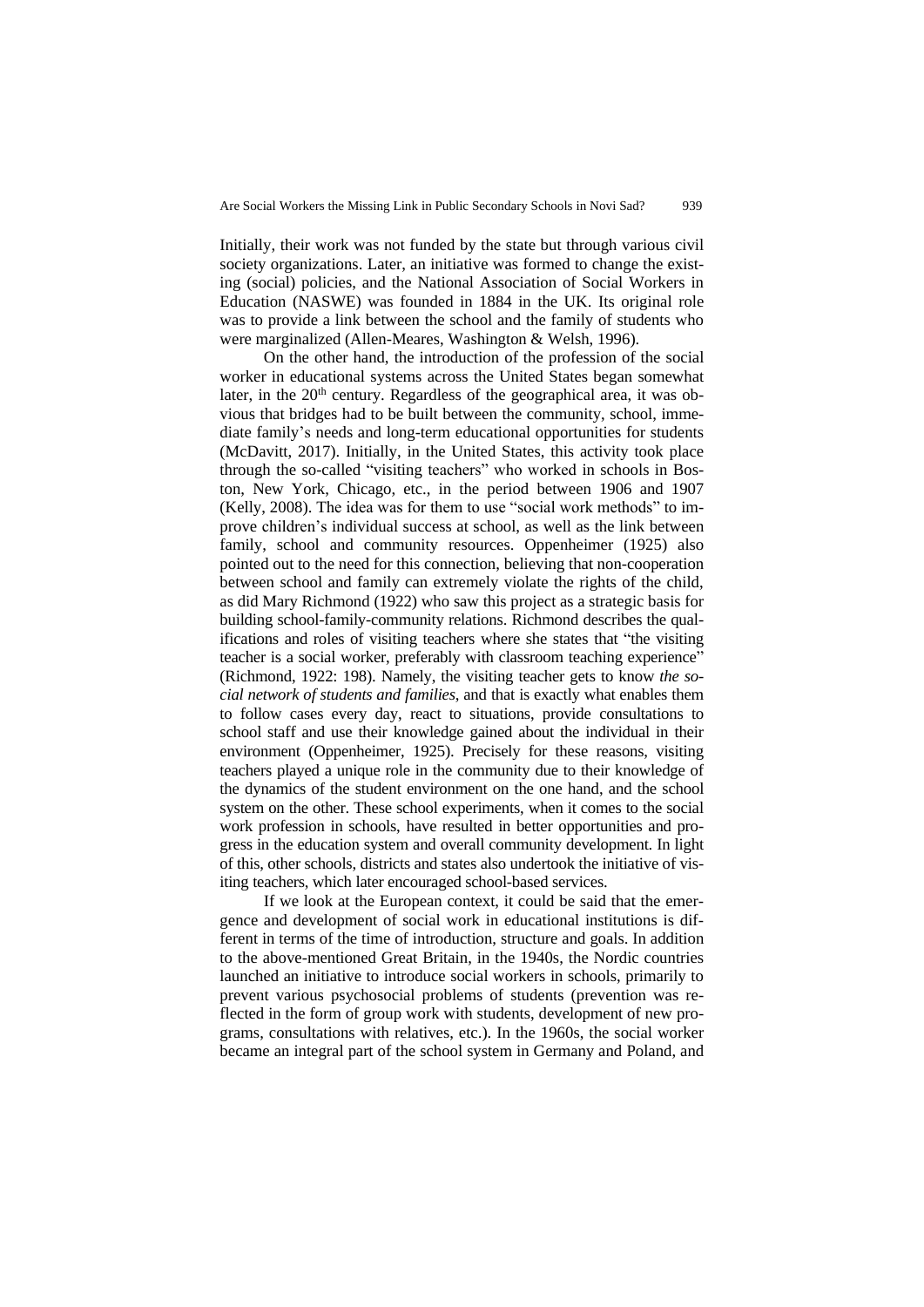then in the 1980s, in other European and non-European countries, such as Switzerland, Russia, Latvia, Hungary, etc. (Čekeravac, 2020). It is important to mention that in the former Yugoslavia, i.e. in today's Republic of Croatia, in the 1970s, there were attempts to introduce social work into the educational system. However, despite some examples of good and successful practice, the wider employment of social workers in schools remained inconsistent and sporadic. Some of the reasons for discontinuous and inconsistent employment of social workers in schools were the frequent changes in legislation, political context, etc. (Gavrilović, 2013). Similar situation can be found in Bosnia and Herzegovina, i.e. Republika Srpska, where in the period from 1974 to 1985, only 19 social workers were employed in the educational system, and the reason for this is considered, similarly to the territory of the Republic of Croatia, insufficiently clear legal regulations and the lack of a strategy for the development of this profession in the education system (Bašić, 2010). On the other hand, the social work profession was introduced in educational institutions in 2008 on the territory of Republika Srpska, but the whole process was very slow and often incompatible with the real needs of students. This introduction of the social work profession is regulated by the *Law on Primary Education* which recognizes social workers as professional associates, i.e. as an important part of the school team (Official Gazette of the Republic of Srpska, 2017).

Similar attempts to introduce professional social work were recorded in the Republic of Serbia when the Faculty of Political Sciences implemented a project in several schools in Belgrade in the 1980s. Despite the satisfaction with the project and good results (i), this attempt to introduce a social worker in schools remains inconsistent, which is supported by the fact that there are currently almost no social workers in high schools in Serbia (except in some extreme situations) (Čekerevac, 2020). A new attempt was recorded in 2019, when the project "Social worker at school" was piloted with the aim of effectively connecting the social protection system and the educational system. However, the project lasted for only three months and covered one municipality, i.e. four primary schools. The project was set up with the support of the local selfgovernment and the initiative of the Center for Social Work of the Municipality of Stara Pazova. The project is designed with the idea of monitoring and analyzing the social conditions and needs of students in order to take appropriate measures to overcome any difficulties (Center for Social Work Stara Pazova). Despite the positive results of the project and the satisfaction of the actors involved, there is no relevant information on the future and continuation of this project.

Contrary to this, examples of good practice are recorded in Slovenia, where the social work profession existed in schools even when Slovenia was part of former Yugoslavia. Namely, the Counselling Department in primary schools consisted of a pedagogue, psychologist, defec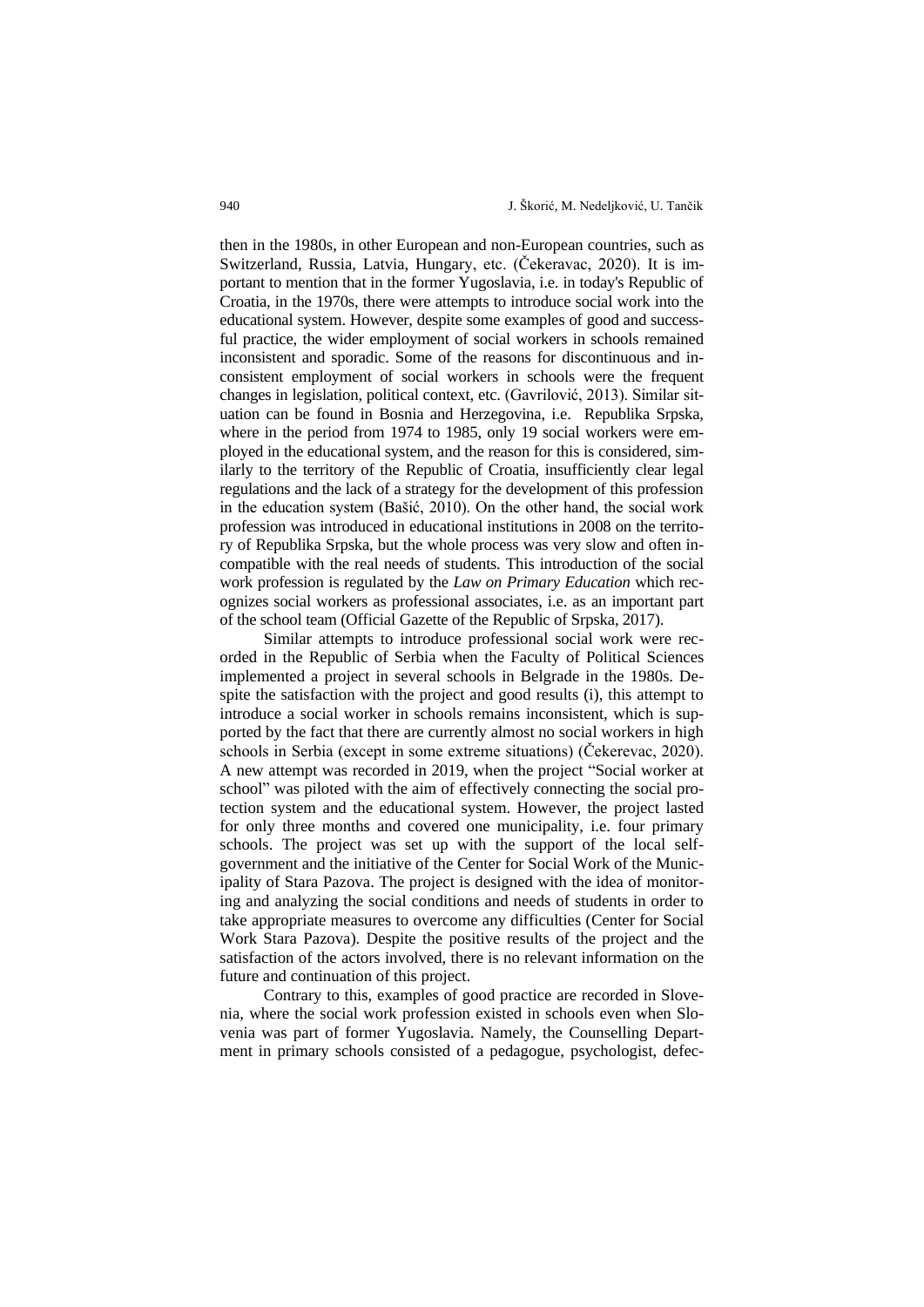tologist and a social worker (Popov & Spasenovic, 2018). The main activities of social workers were to monitor and support the psychosocial development of students, work with school staff and parents, as well as to cooperate with the community. Similarly, in Macedonia, *the Law of Primary Education* and *the Law of Secondary Education* (Official Gazette of the Republic of Macedonia, 2017) stipulate that professional associates in the school include a pedagogue, psychologist, sociologist, social worker, defectologist and librarian. The basic role of social workers is reflected in supporting students to fulfill their full potential on the academic, emotional, social and behavioral levels. In accordance with that, the role of social workers in the field of designing and implementing developmental and preventive activities in school is emphasized (Popov & Spasenovic, 2018).

Given that the above mentioned social work services in schools have evolved and changed over time. If we summarize the abovementioned, some of the crucial responsibilities of school social workers have been: helping teachers understand that the negative social environment (poverty, child labor, domestic abuse, child labor, etc.) greatly influences school attendance, mediation between schools and families and community, prevention programs, etc. From all of the above, it can be concluded that social work in schools a few decades ago was not the same as today's social work - the path was often unclear, perspectives were changing, roles were often modified, etc. Today, its function is primarily a holistic model of social work that has multiple roles, which will be discussed later.

### *Normative bases of the social work profession in the educational system in the Republic of Serbia*

*The Law on the Fundamentals of the Education System* (Official Gazette of the Republic of Serbia, 2020a) in Article 8 emphasizes the goals of education, i.e. states *the full intellectual, emotional, social, moral and physical development of each child, student and adult, in accordance with his age, developmental needs and interests* as an indispensable goal of the education system. Given that social work is an activity that (among other things) seeks to improve the overall functioning of individuals, groups and communities, we can say that this goal is intrinsically linked to the role of social workers in society. On the other hand, the Law recognizes *that professional work in the school is performed by professional associates, namely a psychologist, pedagogue and librarian* (Article 135). *Depending on the needs of the school and the program that is being realized, additional support and professional work can be performed by a social worker, defectologist, speech therapist and an andragogue*. According to *the Law*, psychologists and pedagogues have the status of professional associates, while social workers are proposed just as associates.

Legal frameworks recognize this profession in the domain of the education system, but in practice it is completely absent, even though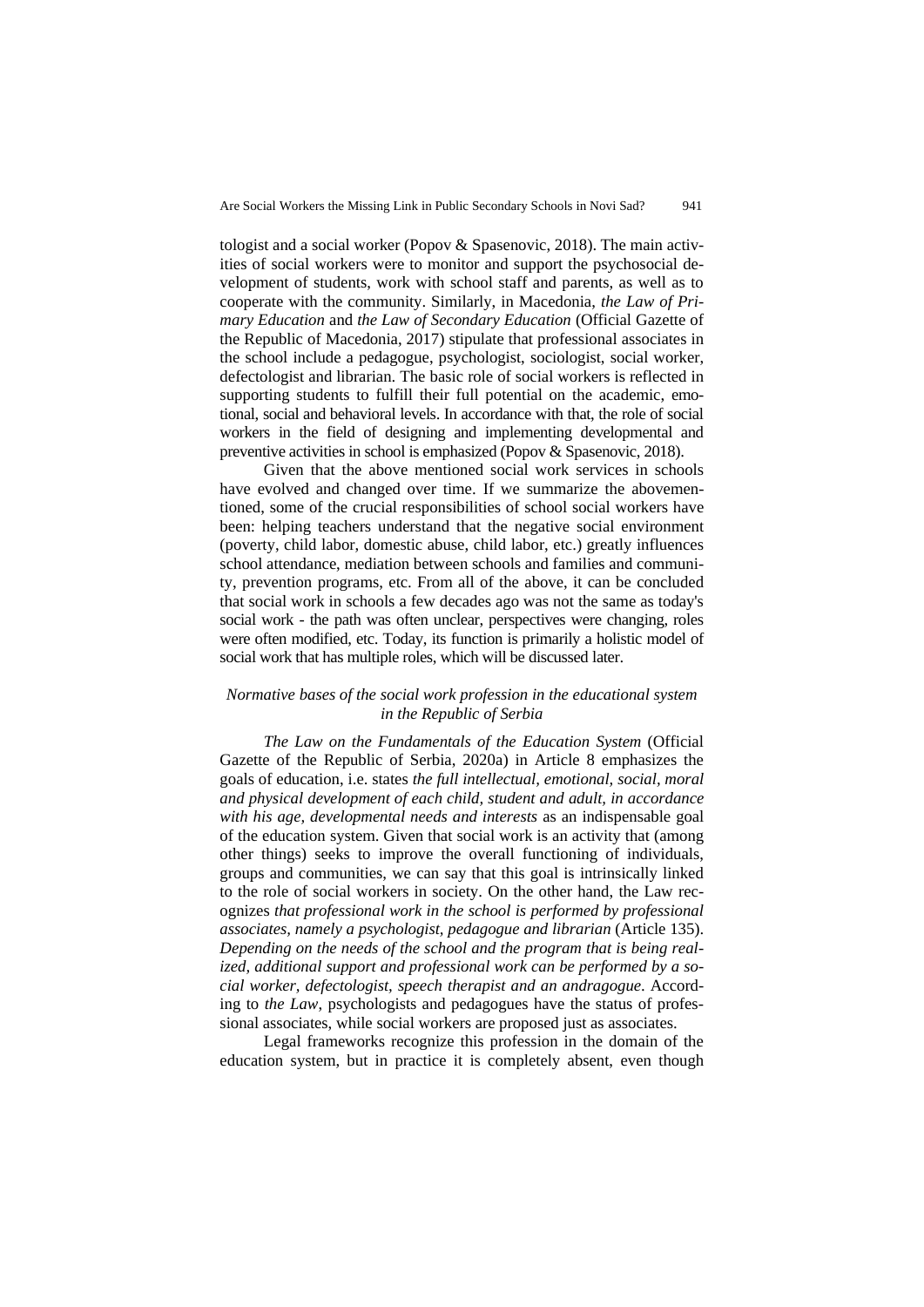there is an expansion of social problems. From the above, the fact arises that the educational system in the Republic of Serbia *does not deal continuously and consistently with the social problems* of students, but only sporadically, i.e. in extremely drastic and individual cases. In contrast, Gavrilović (Gavrilović, 2020) points out that social work in school should become a link between all actors in the community who synergistically affect the continuous well-being of the individual, the development of school as an environment within which the individual should enjoy their rights and fulfill their capacities. That is, the social work(er) together with the school and the community should promote a holistic approach when it comes to the well-being of students, as well as their families.

If we look at *the Law on Secondary Education and Upbringing*  (Official Gazette of the Republic of Serbia, 2020b), we notice that the goals are explicitly amended with regard to the *respect for racial, national, cultural, linguistic, religious, gender, sex and age equality, tolerance and respect for diversity* (Article 2.), which also represents the basic values of social work. That is, social work promotes social justice and social changes that are moving towards equality, supports people in overcoming various social problems and empowers their users so that they can overcome certain problems with their own strengths and potentials. Namely, when it comes to the above-mentioned expansion of social problems, frequent divorces, poverty, premature consumption of alcohol and/or various psychoactive substances, frequent physical confrontations in and out of the school yard, these are just some of the problems that require response and the holistic approach we have mentioned before.

Analyzing the existing principles of our educational system, the current problems of our community, as well as the goals of education and upbringing (Official Gazette of Republic of Serbia, 2020a; 2020b), it is clear that there is room for the implementation of the social work profession in schools. However, the question that arises is why the social work profession has been neglected in our schools, while a large number of countries on all continents have affirmed, recognized the importance and legally regulated the social work profession in schools long ago. That is, it is important to point out that our *Law* acknowledges the *possibility,* but not the obligation, of employing social workers, as is the case with pedagogues or psychologists.

## *CONTEMPORARY PERSPECTIVE AND ROLE OF SCHOOL SOCIAL WORKERS*

The dynamics of social development of a society are linked to the widening of social problems, especially in the context of education. The role of social work in educational institutions is essential, primarily because of its large role in the field of inclusion of marginalized children in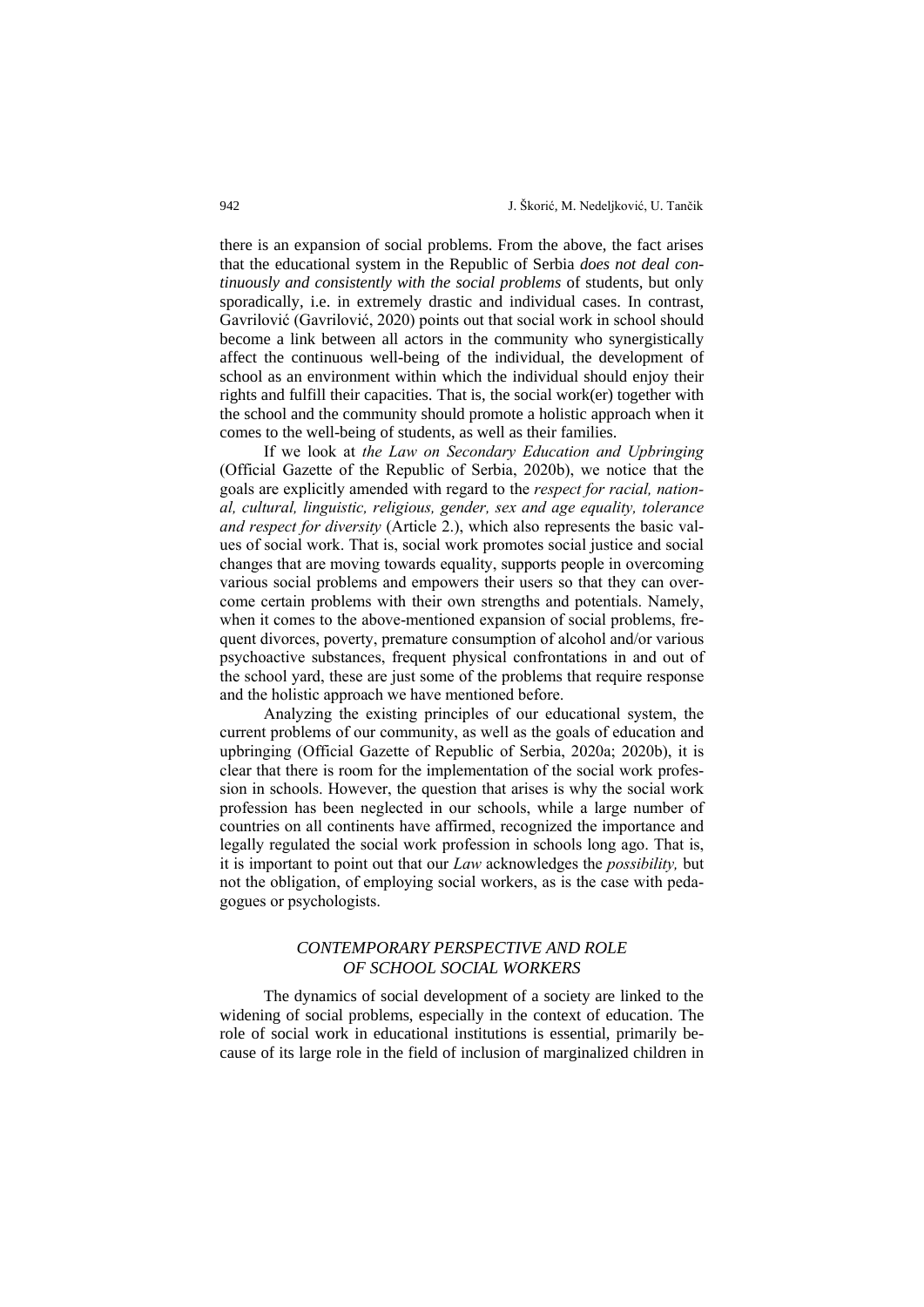the education system. Given that social work focuses on the well-being of the individual in terms of increasing and developing their capacities, it could be said that social work services cannot be separated from inclusive education (Balli, 2016).

Although social workers have a great deal of responsibility and different roles in the school system of education, there are several basic tasks common to all school social workers. As a member of the team and the school community, the social worker is expected to be in constant contact and communication with other members, to apply his assessment to various roles in direct service, consultation and development programs, to be capable to do direct intervention with children and parents in various forms of cooperation (individual, group and family modalities), and to participate in the creation of development programs (Constable, Kuzmickaite, Harrison, & Volkmann, 1999). Research by Frey and George states that the primary goal of social work in schools is to allow students to function and learn without disturbances in the school environment. In other words, effective practice of social work in schools consists of cooperation, counseling, developing behavioral plans and education, and the training of other participants in the school system towards more demanding students, in the context of daily student experience at school. They work, mainly, with individual students, but can set up and run different groups of students as well as parents (Frey & George-Nichols, 2003).

NASW Standards of Practice for School Social Workers (NASW, 2008) provide a list of factors that affect students' ability to actively pursue learning. These are mainly family changes, drug and/or alcohol abuse within the home environment, poverty, violence, abuse and neglect, transition or housing instability, etc. School social workers can implement early intervention, prevention and intervention strategies in areas such as networking, counseling, case management and participation in the design and monitoring of different education policies. According to the aforementioned list of threatening factors, school social workers are there to support these students, in which case they advocate for the right to an education that respects the dignity, value and culture of the individual. Similarly, O'Donell believes that social work in schools plays a key role in developing and connecting students with the necessary resources and support, to maximize their potential in the educational process (O'Donnell, 2000).

NASW also emphasizes the unique contribution of the school social worker to the interdisciplinary team, allowing the family, the school and the community an interdisciplinary approach (NASW, 2002). Accordingly, membership of interdisciplinary teams requires (1) interdependence; (2) ability to perform new professional activities and take on new tasks as needed; (3) flexibility; (4) collective ownership of goals and (5) process thinking (Bronstein, 2003). What is often a problem in this context is that teachers and other school staff do not understand the role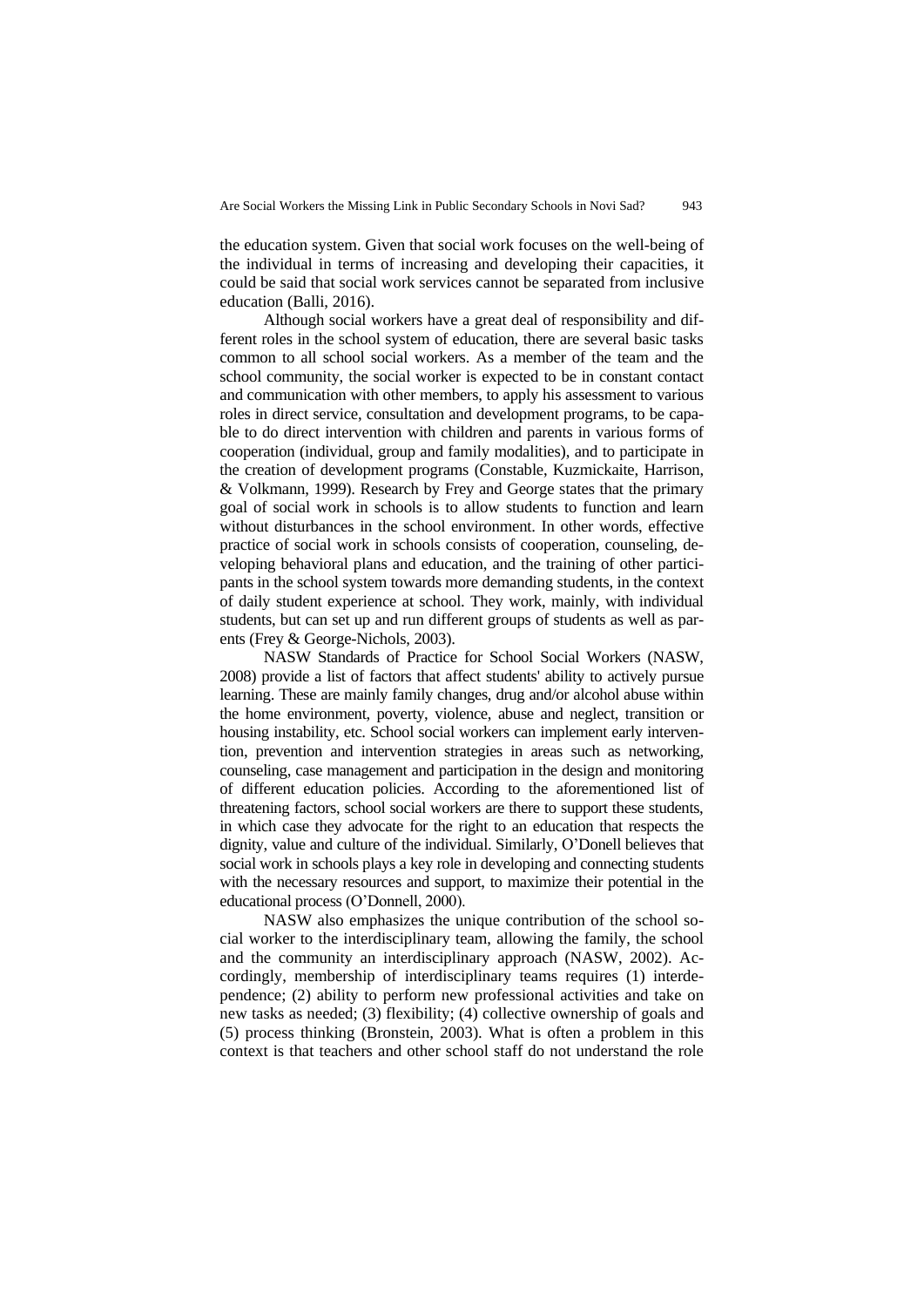of school social workers, and as a result, do not value them. Avant (2014) conducted a study on the role of school social workers in implementing response to intervention. During the research, school social workers stated that they were often considered pseudo-administrative staff. First of all, teachers did not regard them as important members of the school staff and did not include them in various interactions. The lack of understanding certainly has negative implications for the students themselves.

Research (Balli, 2016) considers that "one of the most important aspects of school social workers is to monitor students in a family context and further strengthen the relationship between school and parents" (Balli, 2016, p. 175). Accordingly, it could be said that social workers have an active and integral role in the lives of students and their families, and on the other hand they remain an underutilized resource within school facilities. Hayne argues that, although the primary mission of the education system is academic development, the school should take more responsibility for social and "silent" issues (Haynes, 2002). As teachers develop students 'potentials through the transfer of knowledge, skills and values, social workers can support students' well-being so that they are ready to learn. This means that social workers in this context play a key role as partners with schools to provide students with support in reaching their full intellectual, emotional and social potential (Huxtable, 2013). Specifically, it follows from the hypothesis that the daily lack of attention in schools for the psychological, social and emotional well-being of students has led to maladaptive behavior within classrooms. Closely related to this are lower academic achievement, chronic failure in school progression, impairment of mental health, etc. (Haynes, 2002). According to NASW:

School social workers represent an integral link between school, home, and the community in helping students achieve academic success. They work directly with school administrations as well as with students and families, providing leadership in school disciplinary policy-making, mental health interventions, crisis management and support services. As part of an interdisciplinary team that helps students succeed, social workers also facilitate community involvement in schools by advocating for student success. (NASW, 2017: 1)

Boyle and co-workers were concerned with implementing the skills needed to be an effective social worker in the school system. The following are relevant: ability to evaluate and treat students properly; direct practice and experience - having practical skills to work with individuals, groups or the local community; the ability to counsel individuals on mental health issues, working with students with emotional or behavioral problems; the need for home visits with certain students; ability to work in groups; having the knowledge to establish and maintain professional/supportive relationships; ability to collect and possess information about a particular problem or information; ability to identify client's ca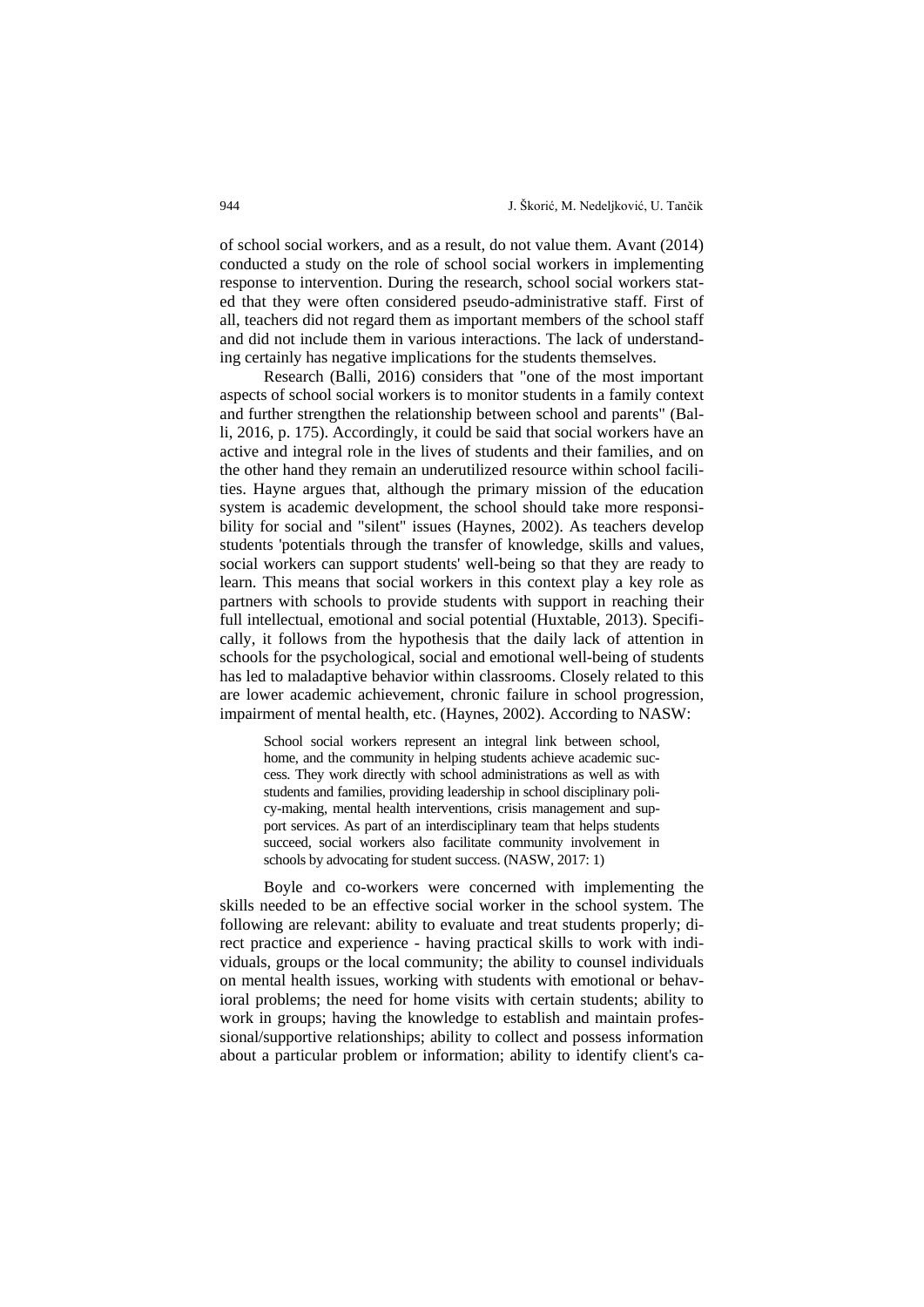pabilities and strengths; ability to develop a plan to improve a situation or chance of solving a problem; ability to use legitimate and recognized research interventions; work within the value system and ethics of the profession of social worker, etc. (Boyle et al., 2006).

# *RESEARCH OBJECTIVES AND HYPOTHESES OF THE RESEARCH*

1. Providing a more complete picture of the role of social workers in schools, 2. Analysis of the perception of professional associates (psychologists, pedagogues, and social workers) on the need for social workers in secondary schools,

3. Pointing out the need for social workers in high schools in Novi Sad

H1: *Pedagogues and psychologists believe that the existence of social workers in schools would contribute to a more effective solution to students' various social problems.*

H2: *The presence of social workers in schools would contribute to a better communication between the school and the centers for social work.* H3: *Social workers believe that the social work profession is necessary in educational institutions – secondary schools.*

#### *METHODOLOGY AND PROCEDURE*

#### *Sample*

The study was conducted in 2018/2019 school year, and involved 12 public high schools in Novi Sad. Psychologists and pedagogues were interviewed from each school with a total of 23 pedagogues and psychologists (i.e., 10 psychologists and 11 pedagogues, while two did not comment). In addition, 15 social workers working at the Center for Social Work in Novi Sad participated in the research.

#### *Data Collection Techniques*

Data were collected through an interview (structured questionnaire) that examined the perceptions of professional associates (pedagogues, psychologists, and social workers) about the need for social workers in secondary schools.

For the purpose of the research, the principals of all secondary schools on the territory of Novi Sad were contacted, and were visited by researchers personally. After interviewing the principals, psychologists and pedagogues were contacted, and the researchers interviewed the participants on the premises of the school. Also, the Director of the Center for Social Work on the territory of Novi Sad was contacted, and the re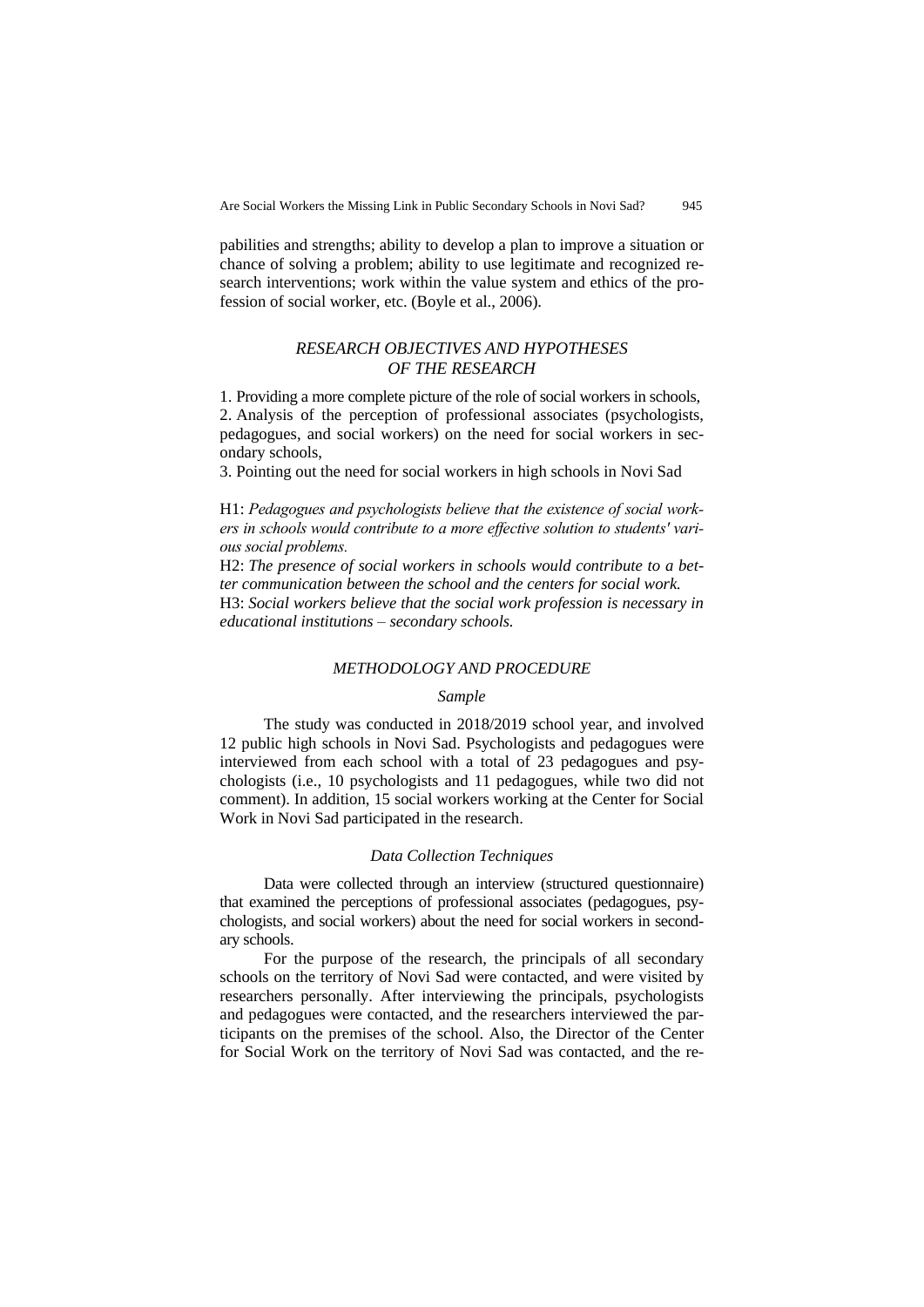searchers personally interviewed all social workers who were present on the day of the interview.

### *RESULTS OF THE RESEARCH*

This research looks at the responses of professional associates in high schools in Novi Sad when it comes to the support of social workers in them. That is, as mentioned above, a total of 23 pedagogues and psychologists (i.e., 10 psychologists and 11 pedagogues, while two did not participate) from 12 high schools on the territory of Novi Sad, participated in the research. Moreover, the survey also included 15 social workers working at the Center for Social Work in Novi Sad. The results that will be presented were obtained through the statistical analysis of the answers given by pedagogues, psychologists and social workers during interview. The results of the descriptive statistics will be presented first, followed by the correlation and the results of the chi-square test.

The sample included all high schools on the territory of Novi Sad. The obtained results are grouped into two thematic sections:

1. Attitudes of pedagogues and psychologists about social work profession in schools,

2. Attitudes of social workers about the social work profession in schools.

#### *School social work and attitudes of pedagogues and psychologists*

In the section that follows, we will deal with the presentation and data analysis concerning the attitudes of pedagogues and psychologists when it comes to the inclusion of social workers in high schools. If we look at the age: 11 of them are between 50 and 59, slightly less, 9 of them are between 40 and 49, while there are only 3 respondents over 60. Also, the results indicate that the most significant number of respondents, or 14 of them, have over 20 years of school experience, 8 respondents have 15- 20 years of school experience, while only 1 respondent between 1 and 5 years. The attitude that most respondents agreed with (16 respondents) was that the school would be a more favorable environment for the psychosocial development of students if it had a social worker position. On the other hand, only 5 respondents do not know or are not sure about this claim, while no respondents believe it to be false.

The following table shows the attitudes of pedagogues and psychologists and their views on differences in activities within the school when it comes to the social work profession and the profession of pedagogy and psychology. Specifically, the results obtained indicate that expert associates believe that social workers would be the most supportive of socially disadvantaged families, and this function cannot be compensated by a school psychologist and/or pedagogues.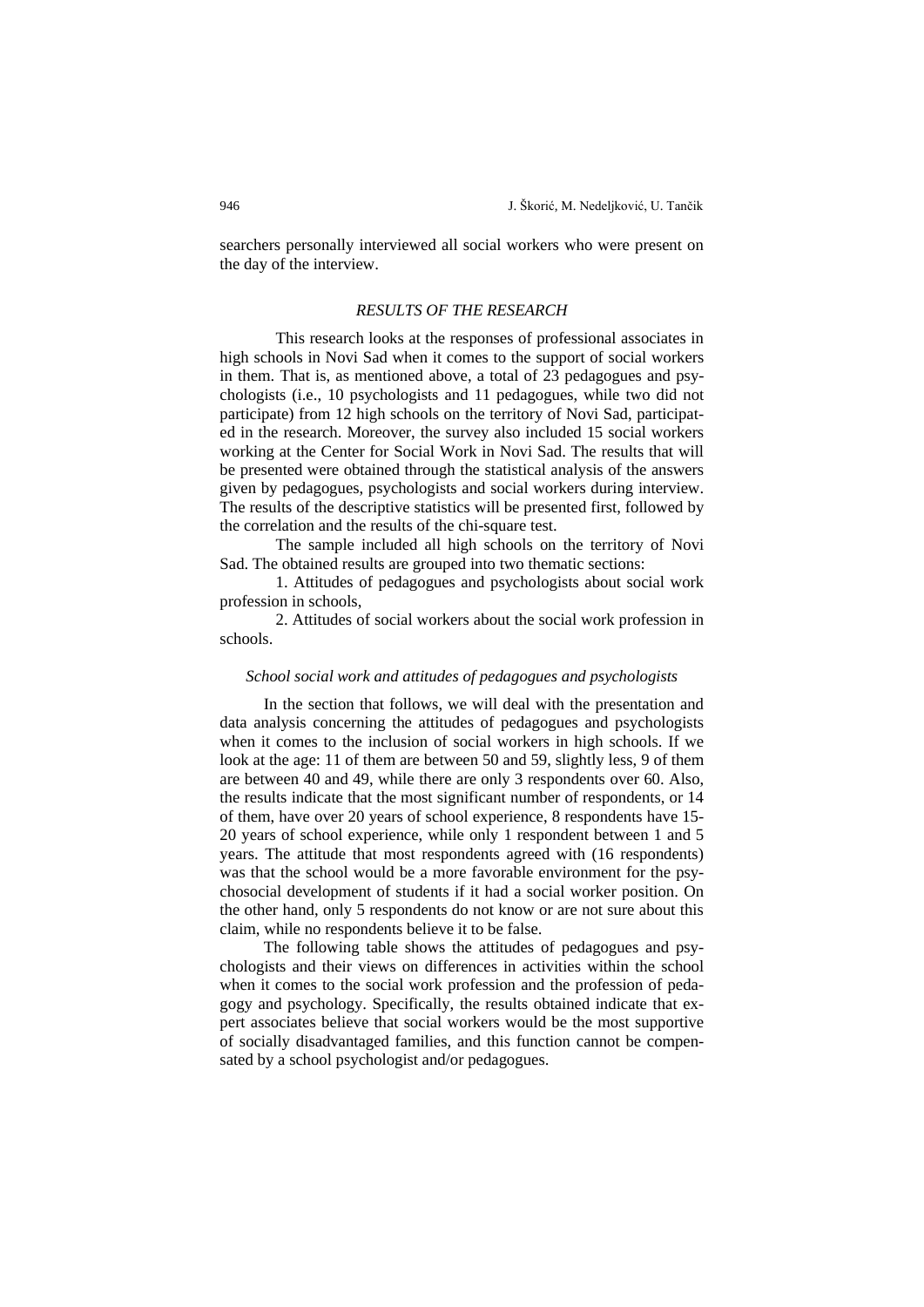*Table 1. The difference in school activity between the social worker, psychologist, and pedagogues*

| <b>Attitudes</b>                             | $\frac{0}{0}$  |
|----------------------------------------------|----------------|
| Access to education                          | $3 \quad 21.4$ |
| Support for disadvantaged families           | 8 57.1         |
| Cooperation with social welfare institutions | 2 143          |
| There is no difference.                      | 71             |

In the following table, we will look at the responses of psychologists and pedagogues in the context of seeing the main role of social workers in schools. Namely, the results of the research show that as many as half of the respondents, or 50%, believe that the role of the school social worker is preventive work (cooperation with the Center for Social Work, MIA, etc.). Fewer respondents, or 33.3%, believe that the role of school social work is to connect school, students, family and the community. Accordingly, the respondents  $(N=14)$  strongly believe that teachers themselves would be more effective in teaching if they had the support of a social worker.

*Table 2. What is the role of the school social worker?*

| Attitudes                                                |               | $\%$   |
|----------------------------------------------------------|---------------|--------|
| Preventive work                                          |               | 50.0   |
| (cooperation with the Center for Social Work, MIA, etc.) |               |        |
| Connecting school, students, family and community        |               | 6 33.3 |
| Support for disadvantaged families                       | $\mathcal{R}$ | 167    |

After presenting the role of the social worker in the school, in *Table 3*, we will see how the introduction of the social worker in the schools would result. Specifically, 86.4% of respondents believe that introducing a social worker into schools would result in a higher degree of support for students and their families. On the other hand, only 1 respondent felt that there was no need to introduce social workers in schools. In contrast, the most significant number of respondents, 15 of them, thought that they had so far needed the support of social workers in many cases, but did not get adequate support. Accordingly, in the following graph, we will show what these situations were. As many as 71.4% of respondents believe that the biggest problem that requires the intervention of social workers at school is domestic violence. Given the above, it is not surprising that the respondents are dissatisfied with the cooperation with social workers from the Center for Social Work, because, as the respondents say, the cooperation is only sporadic, unsystematic and inconsistent.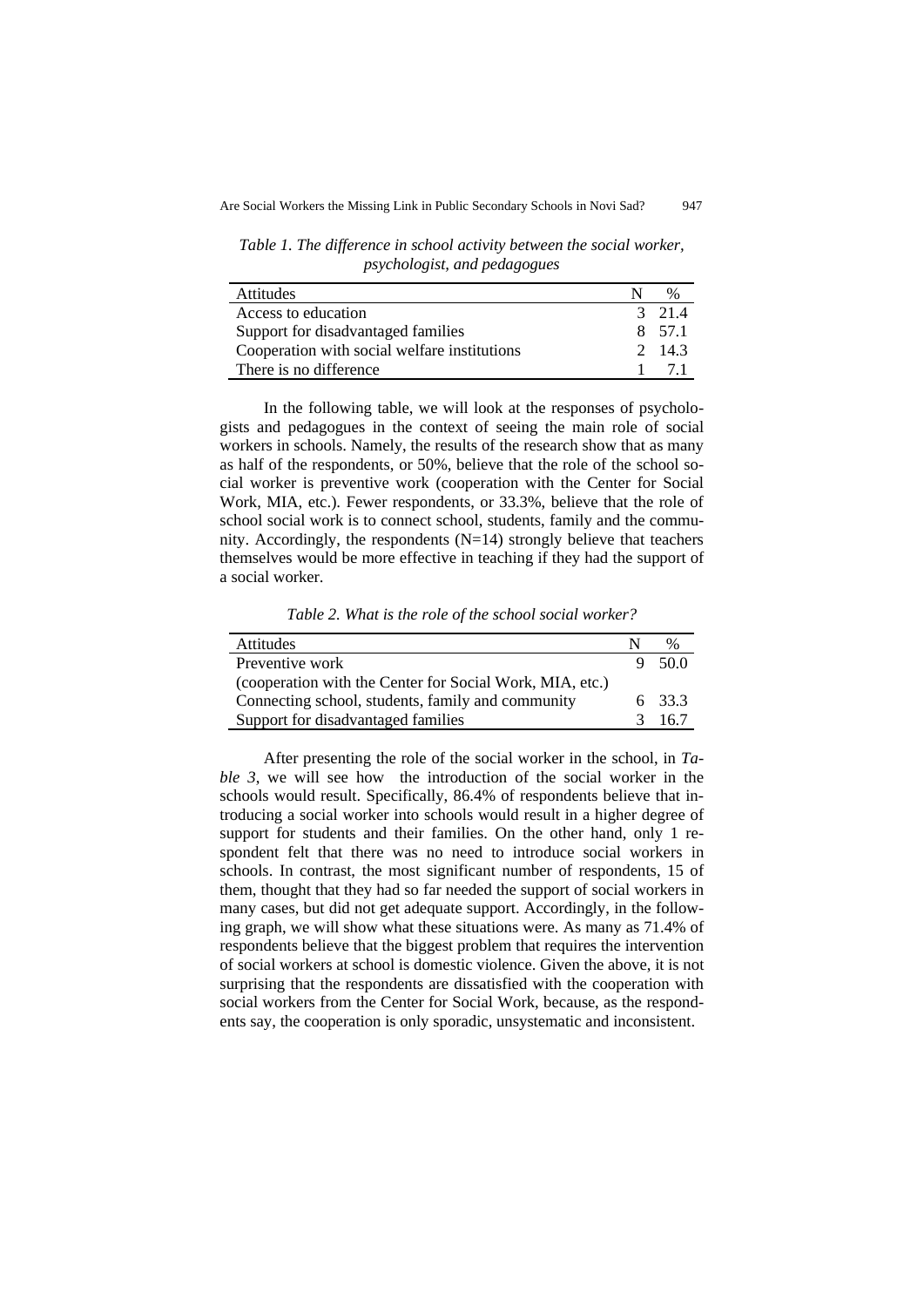Attitudes N % Introducing social workers into schools would result in a higher degree of support for students and their families 19 86.4 The introduction of social workers in schools would result in more effective cooperation between school, family, and the community 18 76.3 There is no need for social workers in schools, as an pedagogues and psychologist are enough 1 4.3 I do not know what would result in introducing social workers to schools 2 8.7

*Table 3. What would the introduction of a social worker in schools result in?*

Situations where the support of social workers is needed 11 Frequency Poverty a **Family violence** Child sexual Children in street  $inc$ abuse existential situations with the Center for Social Wor

*Graph 1. Situations where the support of social workers is needed*

### *Attitudes of social workers when it comes to the social work profession in schools*

A total of 15 social workers from the Center for Social Work from the City of Novi Sad participated in the survey. Out of the total, 12 were female, 2 were male, and one was undecided. When it comes to the age category, we have had diverse results: 1 respondent between 18 and 29, while there are 4 respondents in the 30 to 39 group. The age group 40-49 includes 4 respondents, while the same number of respondents belongs to the age group 50-59. There are only 2 respondents over 60. In addition, the results show years of work at the Center for Social Work. Only 1 respondent has been working at the Center for less than a year, while 4 respondents have been working there between 1 and 5 years, 5 respondents 15 to 20 years, and 1 respondent for more than 20 years.

Specifically, the results show that most of the surveyed social workers, or 80% of respondents, believe that social workers are needed in secondary schools. Accordingly, in the following chart, we will outline the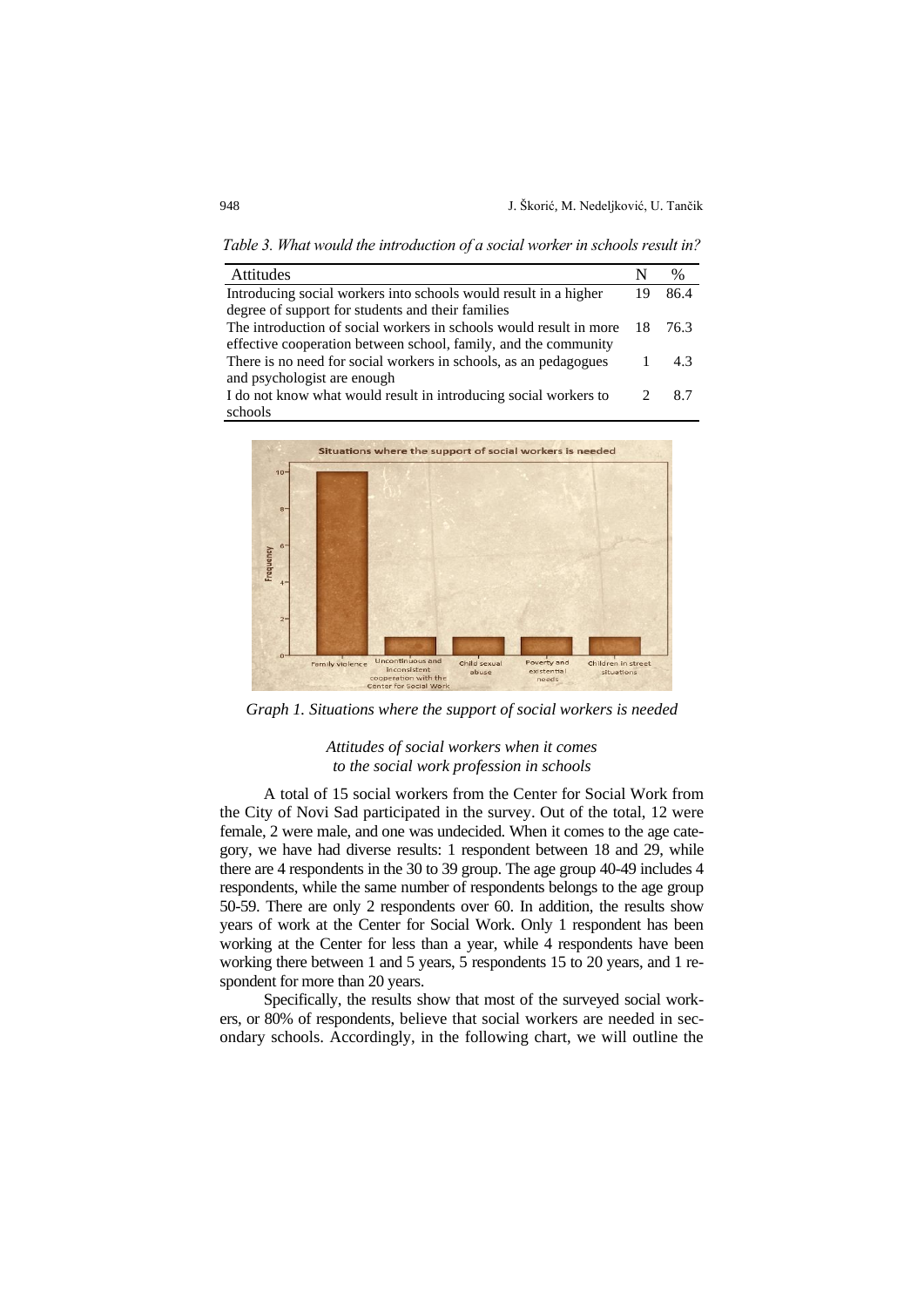Positive effects after the introduction of a social worker in high schools Frequency More efficien Better cooperation Establishing communication toring and supporting ial betwee ol, parents

attitudes of social workers on the positive effects that would potentially be the result of the introduction of a social worker.

*Graph 2. Positive effects after the introduction of a social worker in high schools*

If we look at the results from the chart above, we can conclude that the majority of respondents believe that positive results would be reflected in better cooperation with the Center for Social Work, as well as in establishing communication between the school, parents, and children and the community. In addition, social workers feel that they have a broader field of activity (than pedagogues and/or psychologists) and that they can contribute to a better school climate, more efficient teaching, and better psychosocial development for the students themselves. Accordingly, they conclude that the system does not sufficiently recognize the role of social workers in schools. Further findings show the responses of social workers when it comes to the reason for not recognizing the role of the social worker in schools. The majority of social workers (87%) consider that the main reason for not recognizing the mentioned role is the lack of finances. Futher, as many as 80% social workers agree that introducing social workers into school would contribute to effective cooperation between school, family and the community. On the other hand, no social worker believes that there is no need to introduce social workers into schools, that is, that having psychologists and pedagogues in schools is enough. Namely, 100% of respondents agree that the social worker at school would be a link connecting social work centres and schools, and would make their cooperation more constructive and useful. In addition, respondents overwhelmingly agreed that the existence of social work in schools would also provide an integrative link between the school, fami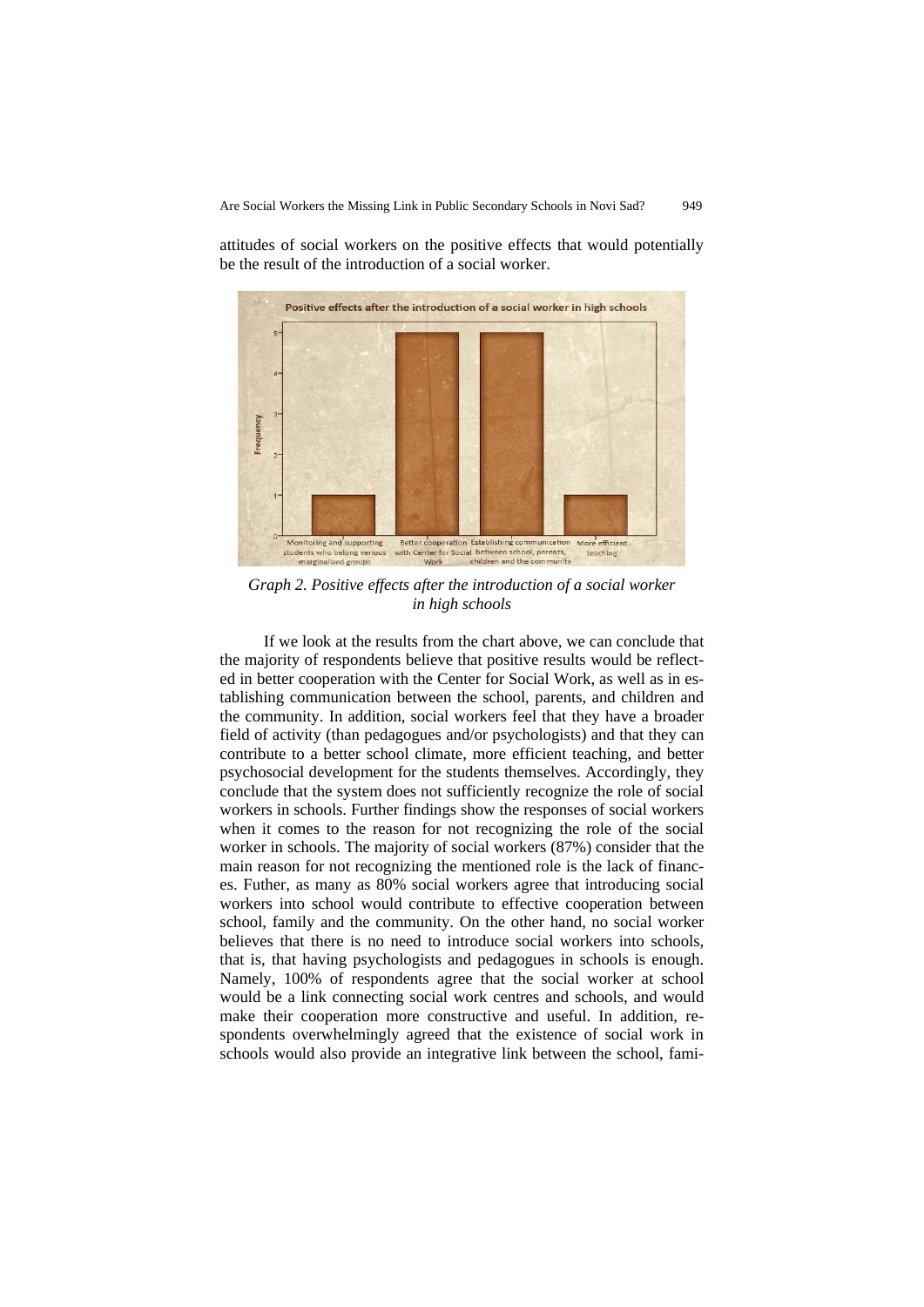lies and the whole community. Based on the interpretation of the statistical data, we can conclude that there are no significant differences regarding the surveyed attitudes with regard to the comparison of the age groups of the respondents and the length of their years of service. Also, there are no statistically significant differences among schools with regard to any of the attitudes in the questinnaire, which can be explained by the generally accepted attitude towards the need for the category of social workers in secondary schools in Novi Sad, which may of course be indicative for some future research on a similar topic with extended territorial sample. However, a statistically significant difference (*p=0.045*) was observed between the respondents' answers themselves, in this case the pedagogues and psychologists, whereby it was found that psychologists were the ones who believed that the introduction of school social workers would result in a greater degree of support for the students and their families which is demonstrated by *Graph 3*. This also raises the question of whether this claim can be linked to the extent to which the work of social workers coincides with the domain of work of these two categories of workers in schools, to whom and to what extent, the extension of this sphere of working with children, supporting families and working with competent institutions, such as the Center for Social Work goes in favour.



*Graph 3. Introducing social workers into schools would result in a greater degree of support for students and their families*

Several other relevant conclusions could be drawn from the comparison of results. Those pedagogues and psychologists who believe that the school would be a more favorable environment for the psychosocial development of students if it had a position of social worker, at the same time believe that the introduction of social workers would result in a greater degree of support for students and their families.

Such an attitude points to a clear correlation between understanding the importance and role of social workers in schools and their poten-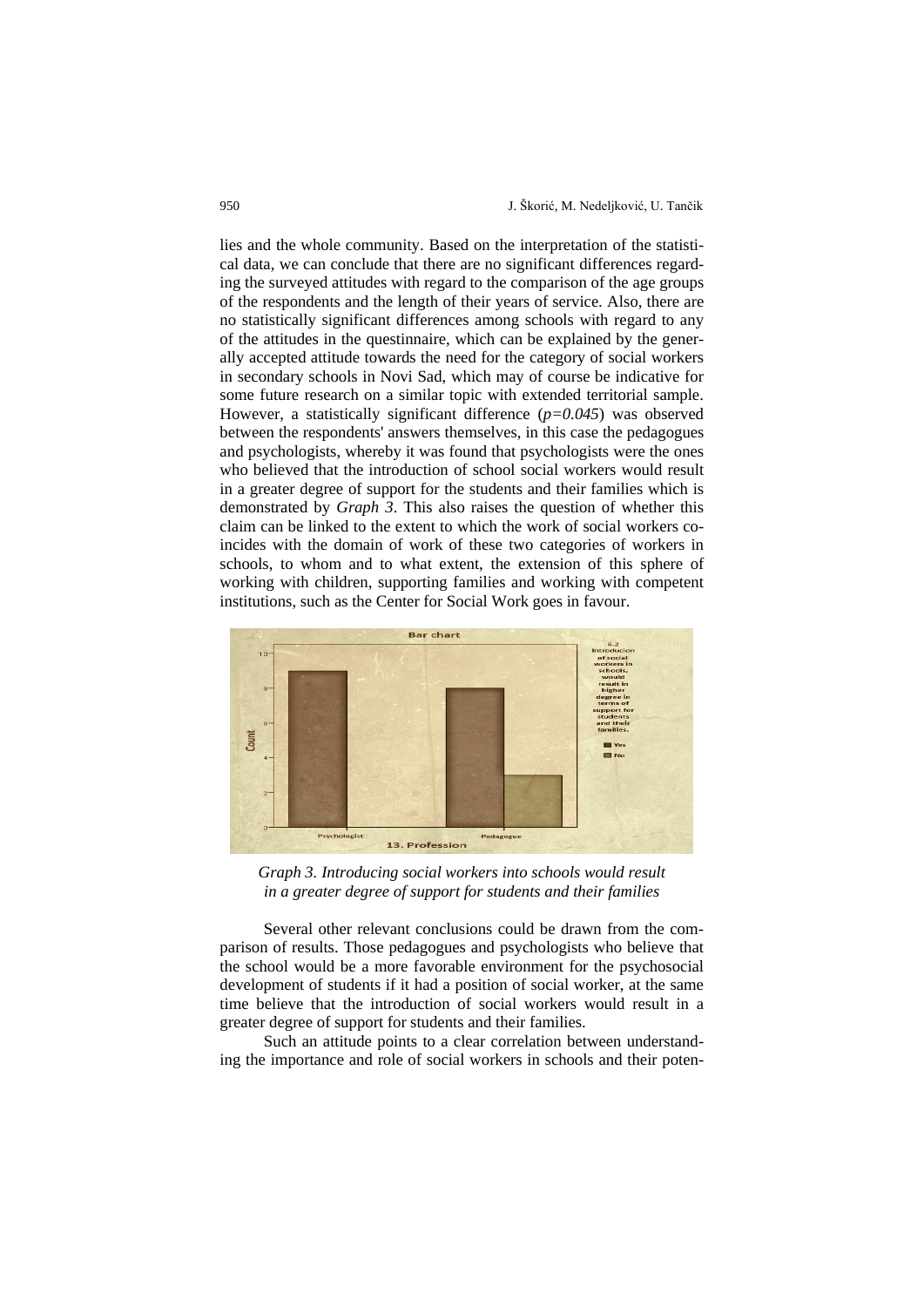tial benefit for the general educational and learning environment in schools and the psychosocial development of students themselves. The same understanding is present in respondents who said that introducing social workers would result in more effective cooperation between school, family and the community. It is exactly this intermediary and cooperative role that the importance of this category of school workers is reflected in. Equally significant is the fact that those who believe that the school would be a more favorable environment for the psycho-social development of students also believe that there are not enough developmental programs designed to support students. In their opinion, this is a serious problem and a sphere that requires a lot of work and investment in order to improve and change things for the better. This means that social workers can help build a more efficient, fruitful and better collaboration and communication between the various actors involved in the life and work of an educational institution, such as secondary schools.

When it comes to the group of responses from the questionnaire concerning social workers, it should be noted that the age groups of the respondents do not differ significantly in terms of statistics when it comes to any attitudes in the research, nor on the basis of years of service. Those who believe that there is a need for social workers in schools also believe that introducing a social worker position would result in more effective cooperation between the school, family and community. The above points to the conclusion that respondents in this category among social workers believe that they can play a significant role when it comes to implementing and improving the quality of work in schools. This means that, based on their responses, introducing the position of social workers in schools would result in a greater degree of support for students and their families. However, it is noted that, as with the responses of psychologists and pedagogues, social workers do not recognize the system's sufficient interest in implementing such measures. In their opinion, our system does not sufficiently recognize the role and importance of social workers in schools. Which is in direct relation to the understanding that the introduction of social workers in schools would provide both a more integrative and stronger connection between school, family and the whole community.

### *SUMMARY OF RESEARCH RESULTS*

Finally, we can summarize the following observations based on the research conducted according to the set hypotheses:

H1. *Pedagogues and psychologists believe that the existence of social workers in schools would contribute to a more effective solution to students' various social problems*. This hypothesis has been confirmed because both pedagogues and psychologists perceive that the introduction of social workers would result in a more efficient cooperation between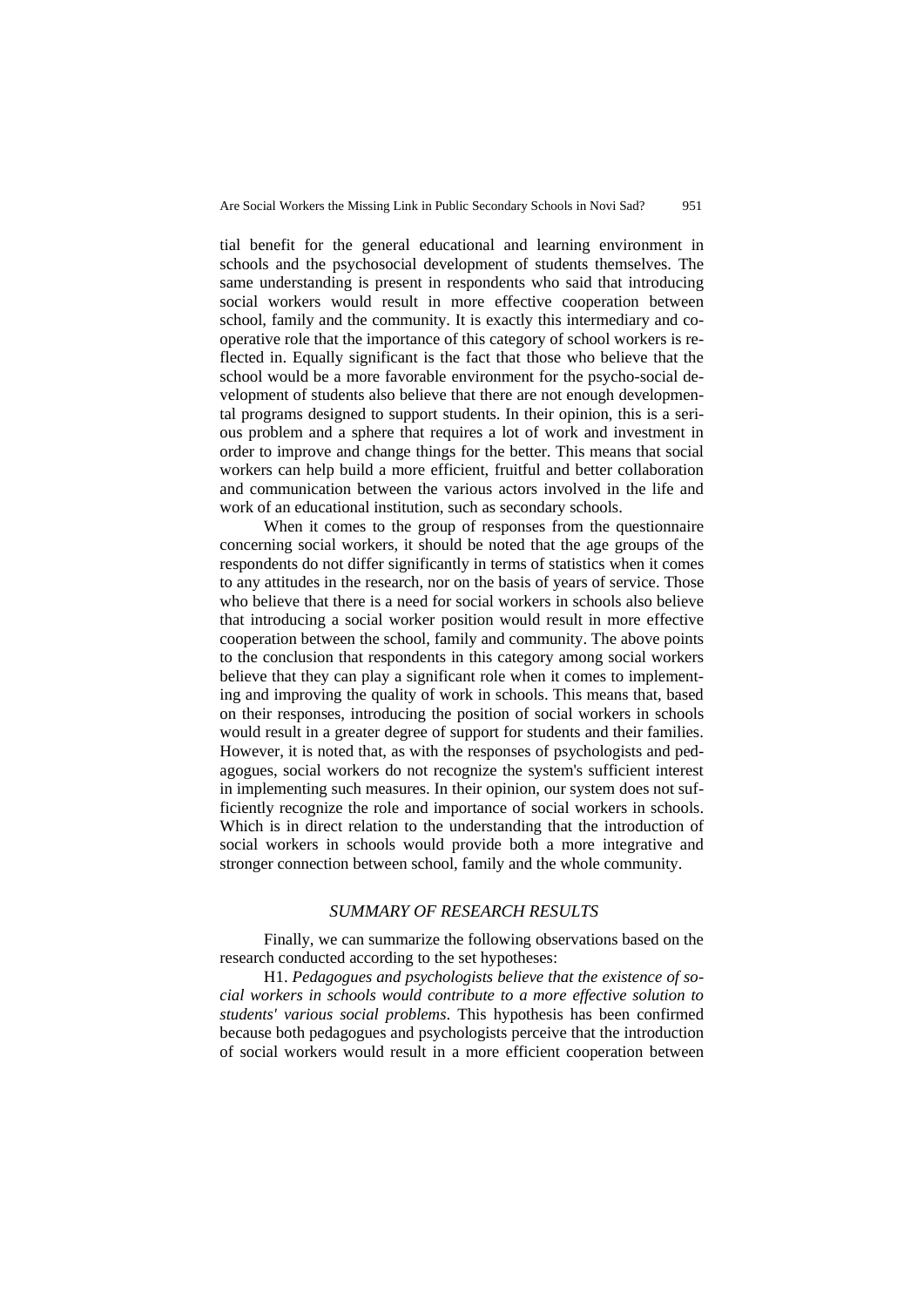school, family and the community, but also in a greater degree of wellbeing of students and their families.

H2. *The existence of social workers in schools would contribute to a better communication between the school and the centers for social work*. This hypothesis has been confirmed because the results of the research indicate the need to introduce the position of social worker in schools and their importance and role when it comes to improving the quality of work and coordination of educational programs, and establishing a more integrative connection between school, family and the whole community.

H3. *Social workers believe that the social worker job positions are necessary in school institutions*. This hypothesis has been confirmed because the results of the research show that almost all social workers think that this job position is needed by the schools for better psychosocial development of students, better quality of teaching, but also for a greater degree of support for families.

#### *DISCUSSION AND CONCLUDING REMARKS*

The research results have highlighted several important benefits that, from the perspective of the school and social workers, would condition the improvement of the quality of work in schools, regarding the introduction of the position of social work(er) in these institutions. Primarily, it is all about the attitude that introducing the profession of social workers would provide a higher level of quality and a range of possibilities in solving different social problems of students attending different profiles of schools, from grammar schools to those applied and vocational. Thus, social workers can be seen as important actors in dealing with many conflicts and crises, with a social background, playing an important role in mediating between the school and the social work centers, but also parents/caregiver/family and the students themselves. On the other hand, a social worker is able to advocate for social change that is geared towards social justice and equality. In addition, a greater degree of support, the possibility of more direct, professional and immediate contact, working in a different environment, continuous work on raising the well-being of students (but also their families and communities), on their fullest and most comprehensive psychosocial development, the ability to rely on institutions - are only some of the benefits that the introduction of the social worker job position into schools would bring. The role of the social worker in the school is, therefore, definitely of both systemic and individual importance, because in some ways it represents a bridge and a pillar of trust between different, interconnected links.

Phillippo and Blosser (2013) explain that social workers in schools provide different services to children that contribute to their psychosocial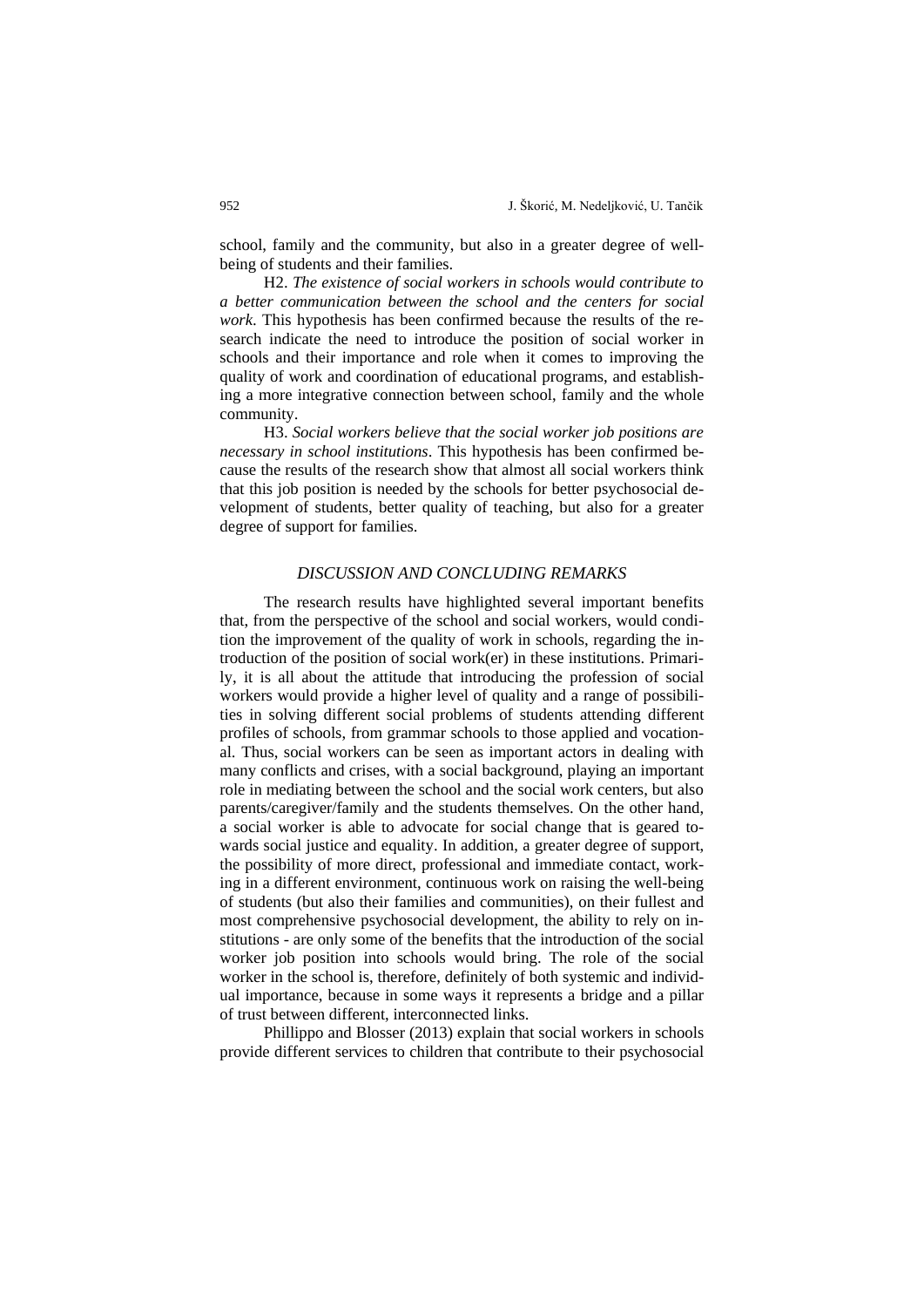development, as well as their motivation when it comes to school success. In other words, social workers are able to maximize school and social resources towards better academic achievement. Similarly, our findings indicate that positive results would be reflected in more consistent student support and (more) sustained collaboration with the Center for Social Work, as well as in establishing communication between the school, parents and children. Similarly, research (Bulanda & Jalloh, 2017) systematizes teachers' responses stating that the most common problems at schools that require the involvement of social workers are in fact related to poverty (lack of school supplies, school leaving due to child labor, etc.). On the other hand, our research findings have indicated that *domestic violence and collaboration with the Center for Social Work* are the main problem that requires the involment of social workers. Namely, it is not disputed that the range of problems is wide and complex, and the role of social workers in schools is to promote (above all) equal educational opportunities, social justice and remove various barriers that hinder learning. Similarly, Allen-Meares (2008) states that school social workers provide key services in the areas of prevention, intervention, and positive change for children and their families. In addition, *timely interventions* aimed at supporting children through capacity building of family members are crucial.

The research results show that there is no consistent and systemic collaboration between the schools and the Center for Social Work, and the research (e.g. Gilbert et al., 2009) highlights the vital and necessary collaboration of the aforementioned for the benefit of the students and the entire community. Specifically, the findings indicate that schools and teachers are overburdened with various administrative tasks and do not have the time or expertise to cope with the challenges that students face on a daily basis. On the other hand, social workers can cope with these challenges and coordinate resources appropriately. The paper itself did not address the identification of all factors leading to questionable collaboration between the school and the Center for Social Work, and this paper opens another new topic that could be addressed in the future.

This research project has also helped us to better, more systematically and reliably look at the real state of affairs when it comes to the position and role of social workers in schools. The results we have obtained are a reflection of the attitudes of school psychologists, pedagogues, but also social workers themselves, which makes these results even more valuable. Moreover, this project is an important initial step in shedding light on the importance and potential role of social workers and overcoming institutional constraints which have been noted in their work so far. Although based on the territory of the city of Novi Sad, this research can serve as a starting point for studying this topic in any other territorial or social context, and especially in environments that share a similar posi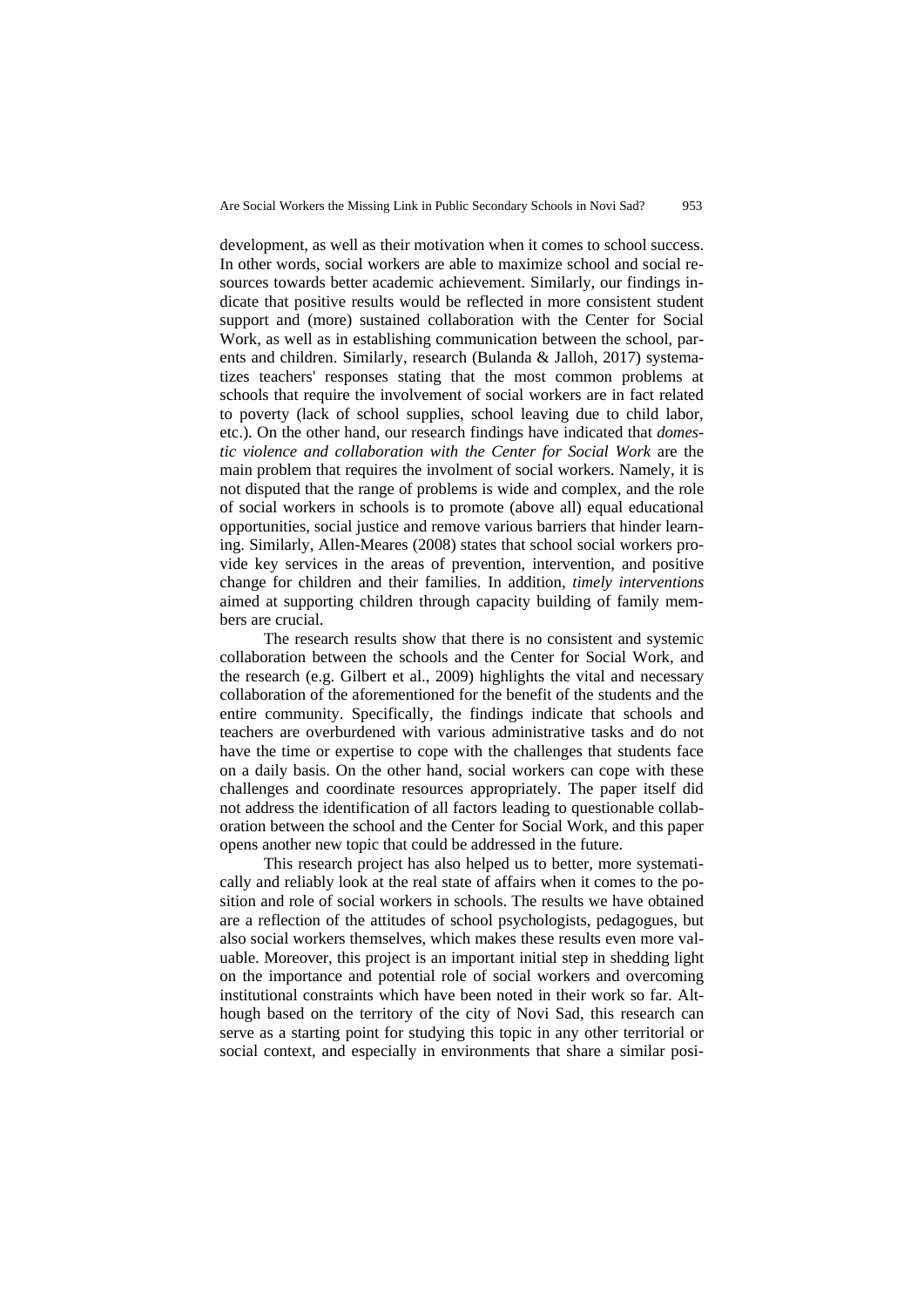tion, that is, the lack of the profession of social workers in schools. Therein lies the possible limitations of this research, with a clear and adequate room for expanding, concretizing and systematizing a scientifically based examination of this topic.

From the elaboration so far, we can conclude that various normative regulations on the territory of the Republic of Serbia in the field of education recognize the social work profession. However, not as a mandatory and valuable resource of the educational system that has the power to help and support students and their families, but only in terms of opportunities. On the other hand, we can conclude that the quality of a student's education *should not be limited* to where the student lives, his/her family's income or any other external factors. For this reason, school social workers can be a starting point in the paradigm shift that will initiate positive changes in the educational system toward addressing the social, emotional, behavioral, mental and many other problems of students (their families and the entire community).

#### *REFERENCES*

- Allen-Meares, P., R. O. Washingoton & B. L. Welsh (1996). *Social Work Services in School.* Boston: Allyn & Bacon.
- Avant, D. W. (2014). The Roles of School Social Workers in Implementation of Response to Intervention. *School Social Work Journal 38* (2): 11-31.
- Balli, D. (2016). Role and Challenges of school social Workers in facilitating and Supporting the Inclusiveness of Children with Special Needs. *International Scientific Journal* 170-183.
- Bašić, S. (2010). *Socijalnozaštitne aktivnosti i socijalni rad u Bosni i Hercegovini, neobjavljena doktorska disertacija,* Sarajevo: Fakultet političkih nauka.
- Bronestein, L. R. (2003). A Model for Interdisciplinary Collaboration. *Social Work* 48 (3): 297-306.
- Bulanda, J. J. & S. Jalloh (2017). A Needs Assessment for School Social Workers in Sierra Leone. *International Social Work:* 62 (1): 240-254.
- Centar za socijalni rad Stara Pazova (n.d.). *Centar za socijalni rad Stara Pazova,*  Dostupno na: [https://www.csr-starapazova.org/социјални-радник-у-школи-](https://www.csr-starapazova.org/социјални-радник-у-школи-2019/)[2019/.](https://www.csr-starapazova.org/социјални-радник-у-школи-2019/) Pristupljeno: 24.12.2020.
- Constable, R., D. Kuzmickaite, W.D. Harrison & L. Volkmann (1999). The Emergent Role of the School Social Worker in Indiana. *School Social Work Journal* 24: 1-11.
- Čekeravac, A. (2020). Područje primene socijalnog rada I Praktikum: socijalni rad u školi. Beograd: Fakultet političkih nauka.
- Gavrilović, A. (2013). Socijalni rad u školi: nastanak i razvoj. U (ur.) Gavrilović A., A. Jugović i Lj. Lepir *Teorijsko-metodološke osnove*. Banja Luka: Univerzitet u Banjoj Luci.
- Gilbert, R., C.S. Widom, K. Browne, D. Fergusson, E. Webb & S. Janson (2009). Burden and Conseqences of Child Maltretment in High-Income Country. *The Lancet* 373: 68-81.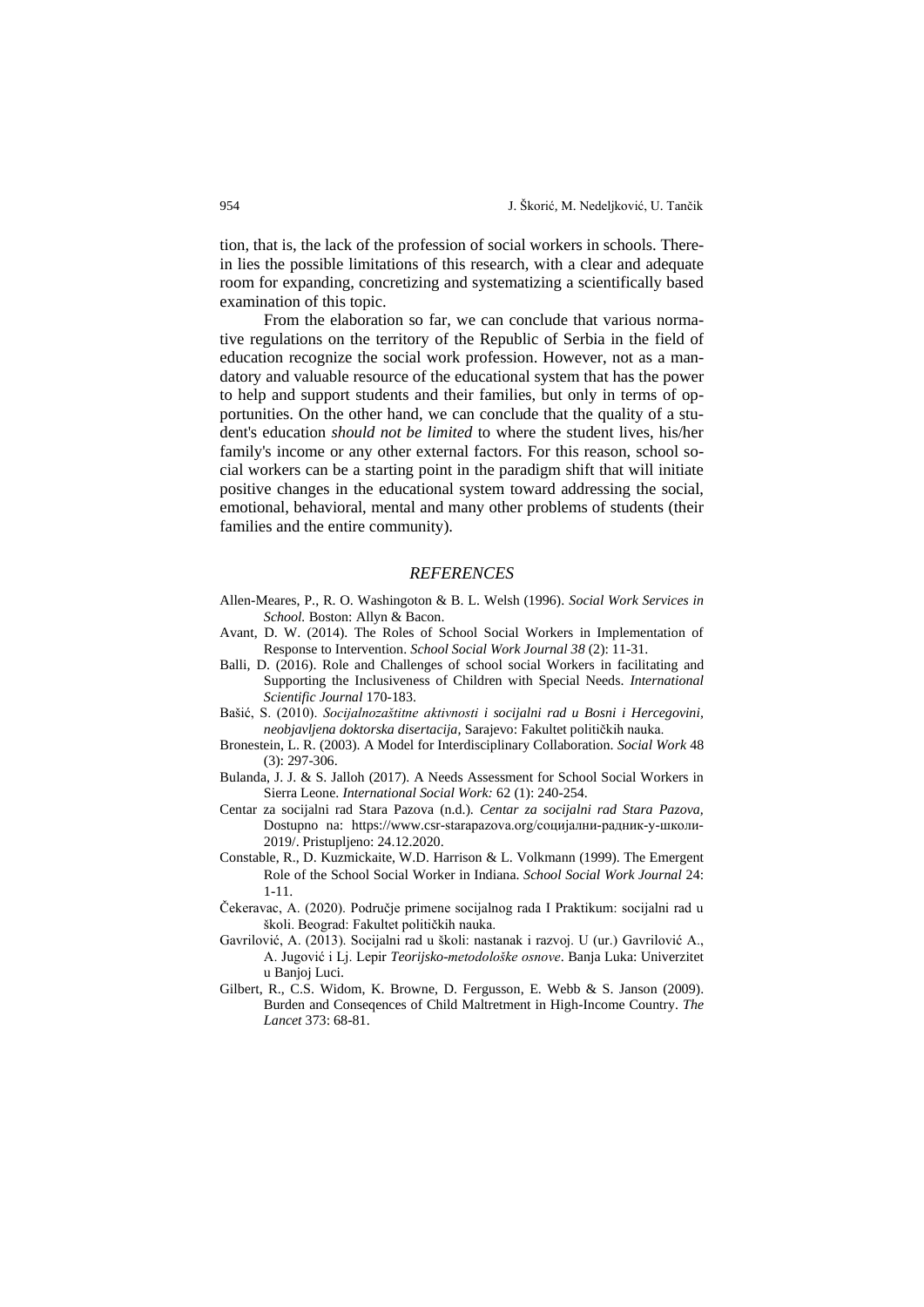- Frey, A. & N. George-Nichols (2003). Intervention Practices for Students with Emotional and Behavioral Disorders: Using Research to Inform School Social Work Practice. *Children & Schools* 25 (2): 97-104.
- Haynes, N. M. (2002). Adressing Students Social and Emotional Needs: The Role of Mental Health Teams in Schools. *Journal of Health and Social Policy* 16 (1- 2): 109-123.
- Huxtable, M. (2013). *A Global Pictures of School Social Work in 2013.* Dostupno na: [https://www.pravo.unizg.hr/\\_download/repository/A\\_Global\\_Picture\\_of\\_Scho](https://www.pravo.unizg.hr/_download/repository/A_Global_Picture_of_School_Social_Work_in_2013.pdf) [ol\\_Social\\_Work\\_in\\_2013.pdf.](https://www.pravo.unizg.hr/_download/repository/A_Global_Picture_of_School_Social_Work_in_2013.pdf) Pristupljeno: 28.01.2020.
- Kelly, M. S. (2008). *The Domains and Demands of School Social Work Practice: A Guide to Working Effectively with Students, Families and Schools*. New York: Oxford University Press.
- McDavitt, K. (2017). *School Social Work: Supporting Children's Primary Education in the South West of Western Austalia.* Dostupno na: [https://ro.ecu.edu.au/cgi/](https://ro.ecu.edu.au/cgi/viewcontent.cgi?article=2981&context=theses) [viewcontent.cgi?article=2981&context=theses.](https://ro.ecu.edu.au/cgi/viewcontent.cgi?article=2981&context=theses) Pristupljeno: 22.11.2019.
- NASW (2002). *NASW Standards for School Social Work Services*.Washington: Author.
- NASW (2012). *NASW Standards for School Social Work Services.* Dostupno na: [https://www.socialworkers.org/LinkClick.aspx?fileticket=1Ze4-9-](https://www.socialworkers.org/LinkClick.aspx?fileticket=1Ze4-9-Os7E%3D&portalid=0) [Os7E%3D&portalid=0.](https://www.socialworkers.org/LinkClick.aspx?fileticket=1Ze4-9-Os7E%3D&portalid=0) Pristupljeno: 22.02.2019.
- NASW (2017). *School Social Work*. Washington: NASW Publications.
- Official Gazette of the Republic of Macedonia (2017). Dostupno na: [https://mon.gov.](https://mon.gov.mk/images/Закон_за_основното_образование07.pdf) [mk/images/Закон\\_за\\_основното\\_образование07.pdf.](https://mon.gov.mk/images/Закон_за_основното_образование07.pdf) Pristupljeno: 23.12.2020.
- Official Gazette of the Republic of Macedonia (2017). *Law of Secondary Education*. Dostupno na: https://mon.gov.mk/images/Закон\_за\_средното\_образование 07.pdf. Pristupljeno: 23.12.2020.
- Oppenheimer, J. C. (1925). *The visiting teacher movement with special reference to administrative rela- tionships* (2nd ed.). New York, NY: Joint Committee on Methods of Preventing Delinquency.
- Openshaw, L. (2008). *Social Work in Schools Principles and Practice*. New York: THE GUILFORD PRESS.
- Popov, N. & V. Spasenovic (2018). *Stručni saradnik u školi: komparativni pregled za 12 zemalja*. Dostupno na: [https://www.researchgate.net/publication/328198639\\_](https://www.researchgate.net/publication/328198639_Strucni_saradnik_u_skoli_komparativni_pregled_za_12_zemalja) Strucni saradnik u skoli komparativni pregled za 12 zemalja. Pristupljeno: 24.12.2020.
- Pushkina, O. (2017). *A Study of How Teachers Perceive School Social Workers in Rusia.* Dostupno na: [https://brage.bibsys.no/xmlui/bitstream/handle/11250/](https://brage.bibsys.no/xmlui/bitstream/handle/11250/2466678/Pushkina.pdf?sequence=1) [2466678/Pushkina.pdf?sequence=1.](https://brage.bibsys.no/xmlui/bitstream/handle/11250/2466678/Pushkina.pdf?sequence=1) Pristupljeno: 2.11.2019.
- Richmond, M. E. (1922). *What is social case work? An introductory description*. New York, NY: Russell Sage: Foundation.
- Službeni glasnik Republike Srpske (2017). *Zakon o osnovnom vaspitanju i obrazovanju*. Banja Luka: Službeni glasnik.
- Službeni glasnik Republike Srbije (2020a). *Zakon o osnovama sistema obrazovanja i vaspitanja*. Beograd: JP Službeni glasnik.
- Službeni glasnik Republike Srbije (2020b). *Zakon o srednjem obrazovanju i vaspitanju*. Beograd: JP Službeni glasnik.
- Sherman, C. M. (2016). The School Social Worker: A Marginalized Commodity within the School Ecosystem. *Children & Schools* 38 (3): 147-151.